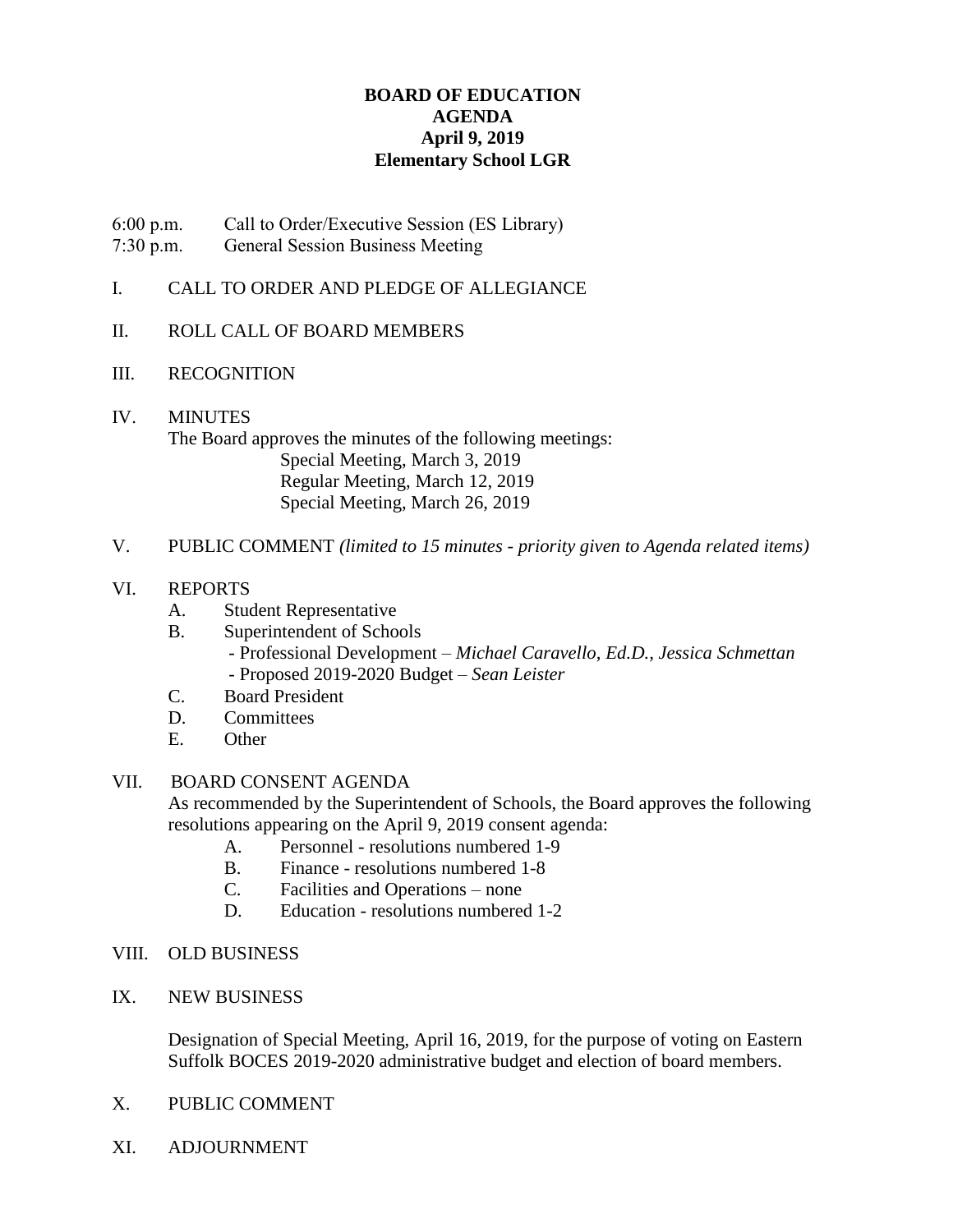#### **CONSENT AGENDA**

#### **A. Personnel**

1. Appointment – Teaching Assistant

The Board approves the appointment of Crystal Fuerst as a Teaching Assistant, on a probationary basis, effective April 9, 2019, in accordance with the negotiated agreement with the United Paraprofessionals' Association of Port Jefferson.

2. Appointment – Teaching Assistant

The Board approves the appointment of Dylan Gaches as a Teaching Assistant, on a probationary basis, effective April 9, 2019, in accordance with the negotiated agreement with the United Paraprofessionals' Association of Port Jefferson.

3. Appointment - Coaches

The Board approves the appointments of the following coaches for the 2018-2019 school year, in accordance with the negotiated agreement with the Port Jefferson Teachers' Association, contingent upon possession of Temporary Coaching License, First Aid, and CPR certifications:

| Jackie Brown | <b>Volunteer Varsity Softball Coach</b> |
|--------------|-----------------------------------------|
| Jackie Brown | Volunteer M.S. Softball Coach           |

4. Resignation – Teaching Assistant

The Board accepts the resignation of Katherine Siani, as a teaching assistant, for the purpose of retirement, effective June 30, 2019.

5. Appointment – Substitutes

The Board approves the following substitute appointments for the 2018-2019 school year:

| Teacher:   | Brittani Schwartz                        |
|------------|------------------------------------------|
| Custodian: | Brendan Van Nostrand                     |
|            | (Pending fingerprint clearance by NYSED) |

6. Tenure – Teaching Assistant

The Board grants tenure to Michelle Lautato, Teaching Assistant, effective January 14, 2019.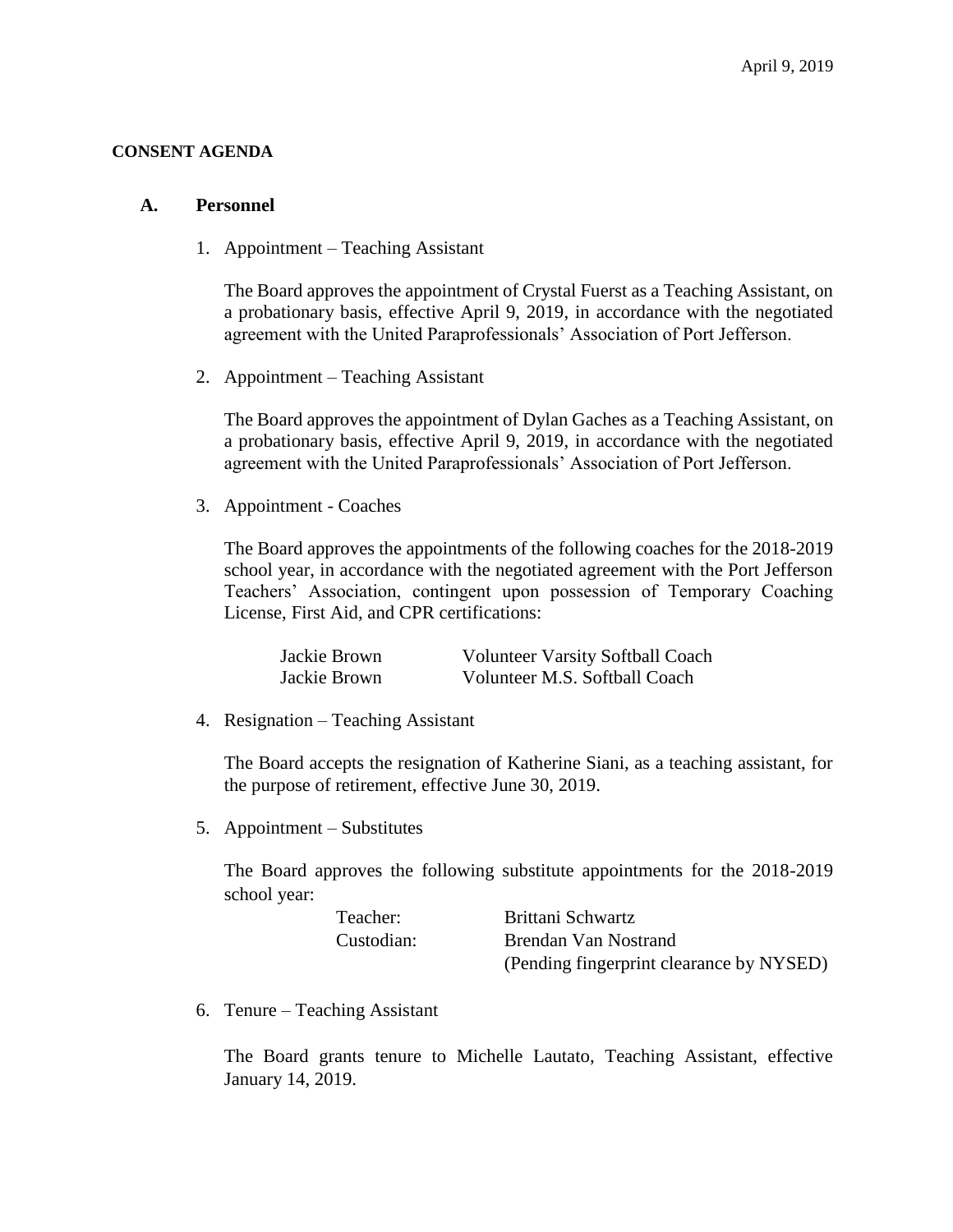7. Appointment – Teaching Assistant

The Board approves the appointment of Brian Olsen as a Teaching Assistant, on a probationary basis, effective April 9, 2019 in accordance with the negotiated agreement with the United Paraprofessionals' Association of Port Jefferson.

8. Appointment – Lifeguard

The Board approves the appointment of Alyssa Dark as a Lifeguard for the 2018- 2019 school year, for Community Swim at Edna Louise Spear Elementary School pool, at the rate of \$13.00 per hour, contingent upon First Aid, CPR and Lifeguard certification.

9. Resignation – Head Custodian

The Board accepts the resignation of Joan Lyons, as Head Custodian, for the purpose of retirement, effective July 31, 2019.

## **B. Finance**

1. Financial Reports

The Board approves the following financial reports: Claims Audit Report - Month of February Cash Flow Analysis - Month of February Fund Balance Projection New Budget Transfers February Warrants & Treasurer Reports

| Warrant#      |
|---------------|
| 47, 49-50, 52 |
|               |
| 18-20         |
| $15-16$       |
| No Warrants   |
| 18-19         |
| No Warrants   |
| No Warrants   |
|               |

Trial Balance - July 2018 – February 28, 2019 Revenue Budget Status - July 2018-June 2019 Appropriation Status Report - July 2018-June 2019 Budget Transfers - Month of February Approved Fundraisers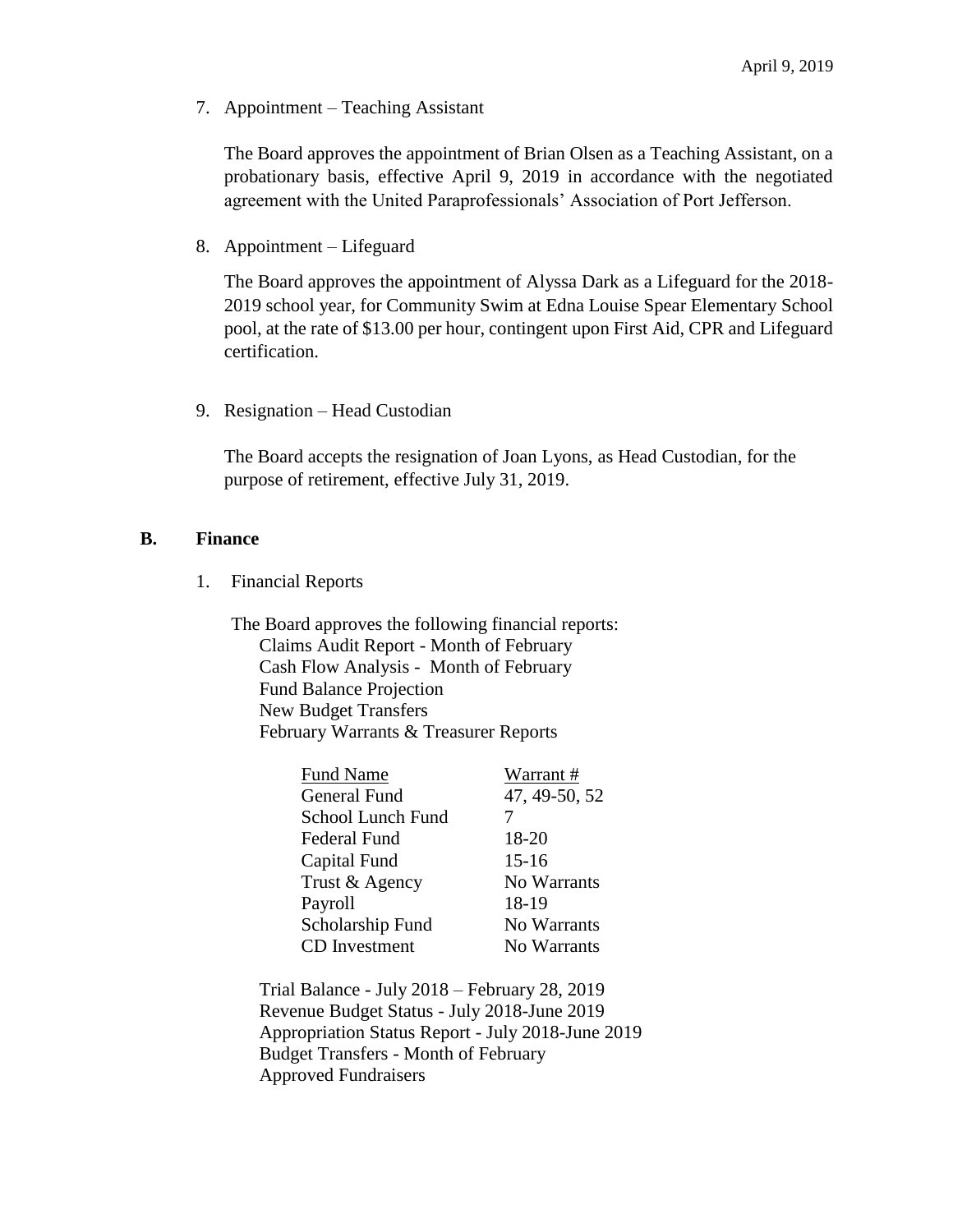2. Scholarship Donation

The Board approves the establishment of the ELVHS Class of 1968 Scholarship; and further, the Board gratefully accepts the scholarship donation in the amount of \$5,000.00 to be awarded to five graduating Earl L. Vandermeulen High School students who meet the scholarship requirements.

3. Scholarship Donation

The Board approves the establishment of the SEPTA Scholarship; and further, the Board gratefully accepts the scholarship donation in the amount of \$500.00 to be awarded to two graduating Earl L. Vandermeulen High School students who meet the scholarship requirements.

4. Scholarship Donation

The Board gratefully accepts the scholarship donation in the amount of \$500.00 from the Interdistrict Council of Superintendents to be awarded to a graduating Earl L. Vandermeulen High School student(s).

5. Donation

The Board gratefully accepts the donation from Zebra Technologies Corporation in the amount of \$800.00 to the Port Jefferson School District.

6. Joint Municipal Bidding - Eastern Suffolk BOCES

The Board adopts the attached resolution approving participation in the Joint Municipal Bidding program with Eastern Suffolk BOCES for the 2019-2020 school year.

7. Budget / Property Tax Report Card

The Board approves the proposed budget for the 2019-2020 school year in the amount of \$43,936,166; and further, the Board approves the attached Property Tax Report Card to be published in the local newspaper, appended to the proposed budget, and submitted to the State Education Department.

8. Vote Officials

The Board adopts the following resolution designating the Chairperson, Acting Clerk, Chief Election Inspector and Inspectors of Election for the May 21, 2019 Annual Vote and Election; and further, that the compensation for said officials be at the rate of \$12.00 per hour.

RESOLVED by the Board of Education of Port Jefferson Union Free School District, in the County of Suffolk, New York: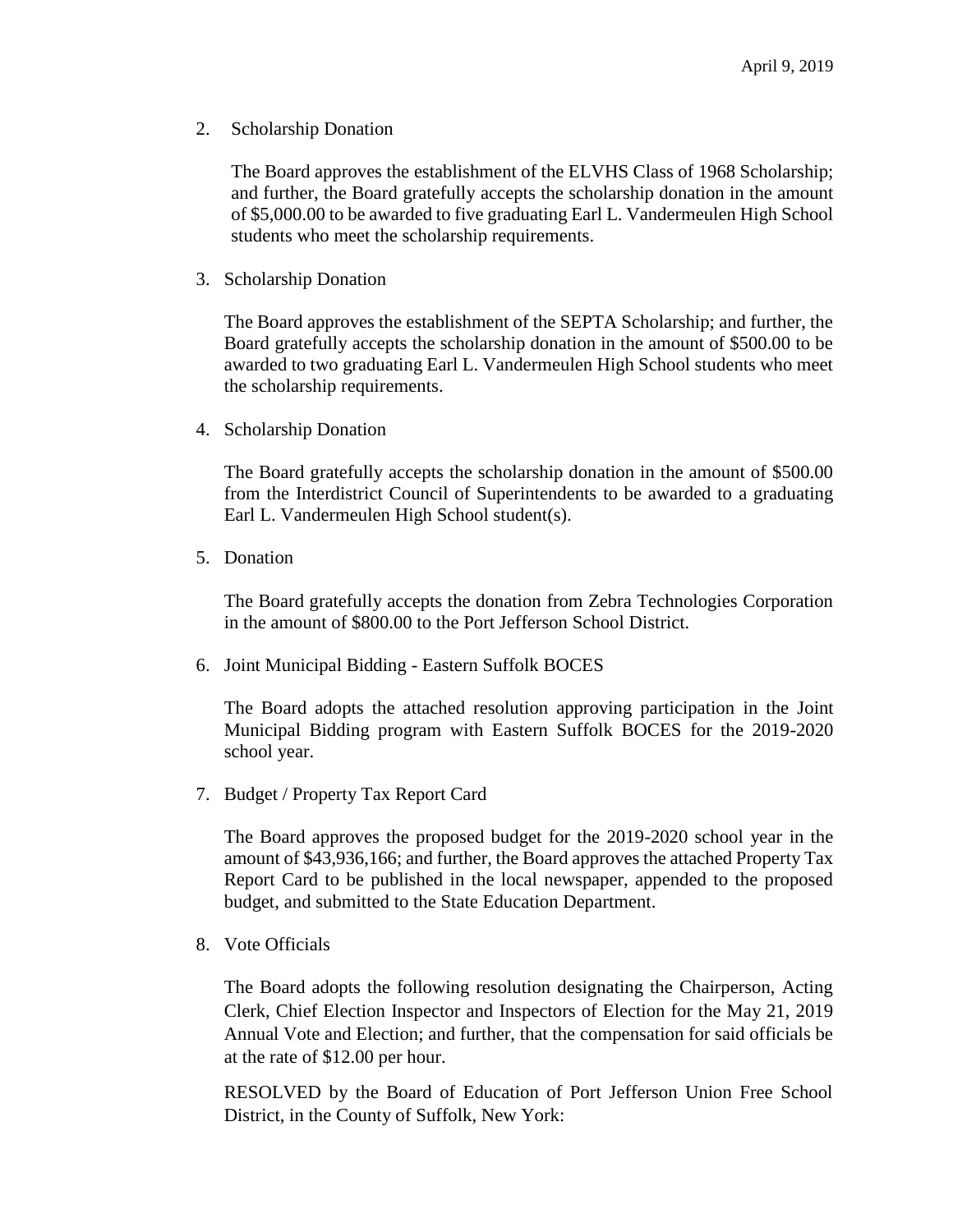*Section 1*. Pursuant to the provisions of the Education Law, Wayne Chesley, a qualified voter of the Port Jefferson Union Free School District, in the County of Suffolk, New York (the "District"), is hereby appointed to act as the Chairperson of the Annual Vote/Election to be held in the District on May 21, 2019, and the District Clerk is hereby authorized and directed to give written notice of the appointment of such qualified voter so appointed by this Board of Education.

*Section 2*. Pursuant to the provisions of the Education Law, Wayne Chesley, a qualified voter of the District, is hereby appointed to act as the Acting Clerk at said Vote/Election, in the absence of the District Clerk.

*Section 3.* Each of the following qualified voters of the District are hereby appointed to act as Inspectors of Election, at said Vote/Election and shall perform such duties and take such action as prescribed by the Education Law:

| Lesley Chesley     | Deborah Frank      | Margaret Smith |
|--------------------|--------------------|----------------|
| Helen Kristich     | Elaine Freda       | Eileen Coen    |
| PeggiAnn Battaglia | Nancy Lustig       | Maureen Kit    |
| Monica D. Williams | Monica B. Williams |                |

*Section 4*. The District Clerk is hereby authorized and directed to give written notice of appointment to each of the persons hereinabove appointed to the respective offices, and to notify this Board of Education forthwith if any of such persons refuse to accept such appointment or fail to serve, in which case this Board of Education is to take such further action as may be authorized in such circumstances pursuant to the Education Law. In the event that this Board of Education in unable to hold a meeting to appoint a qualified voter of said District to fill a vacancy caused by the refusal of any person herein designated to accept his/her appointment or the failure of such person to serve, the District Clerk is hereby authorized to appoint a qualified voter of this District to fill such vacancy.

*Section 5*. The Inspectors of Election are hereby directed to announce the results of the ballot to the Chairperson of the Vote/Election. The Chairperson is directed to declare such results and the District Clerk is directed to record such results.

*Section 6*. This resolution will take place immediately.

# **C. Facilities & Operations**

# **D. Education**

1. Committees on Special Education

The Board approves the recommendations of the Committees on Special Education for meetings held February 22, 26, 28, 2019 and March 1, 5, 6, 7, 11, 12, 14, 15, 22, 2019.